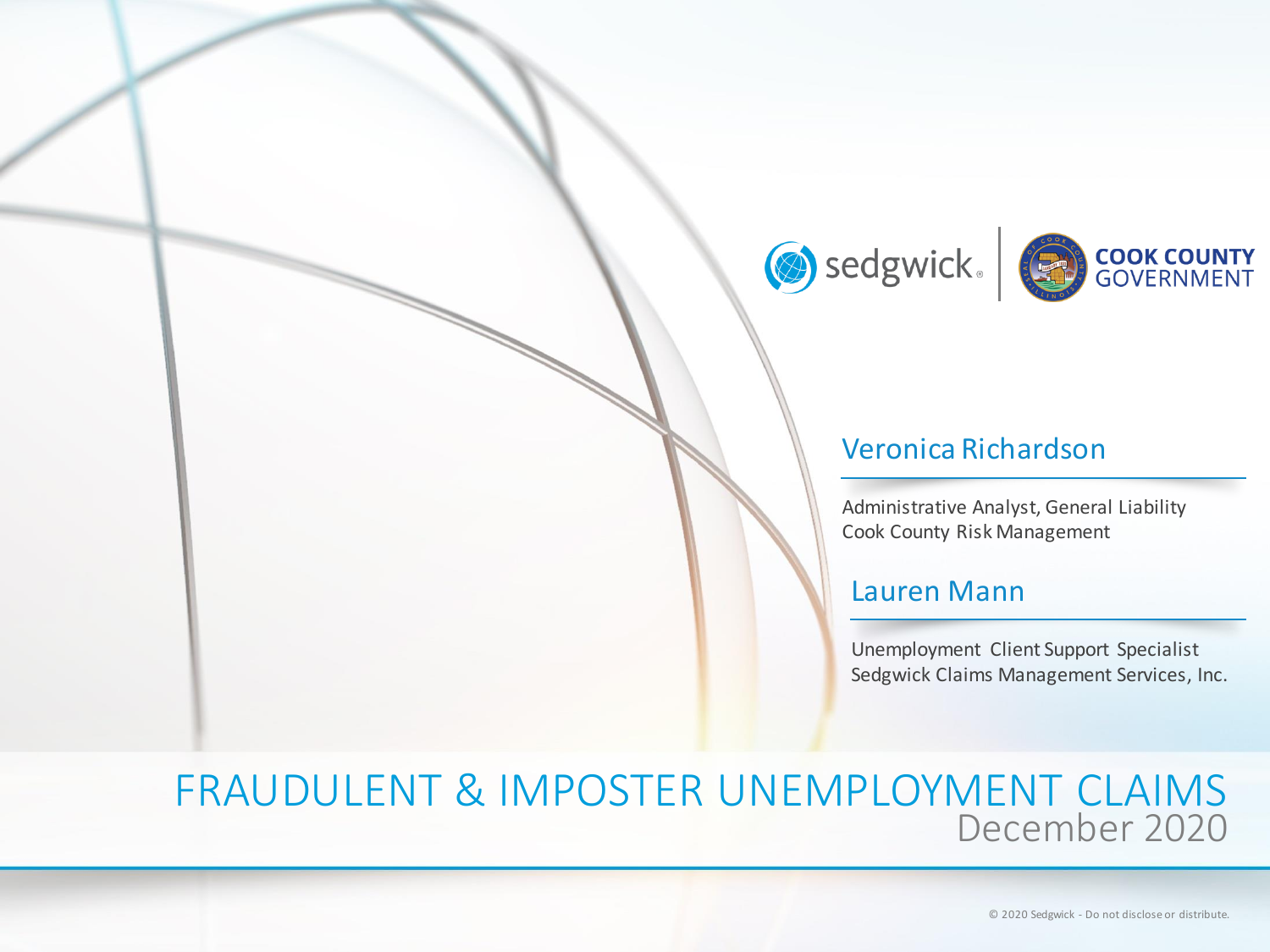

# **DISCLAIMER**

All of the content and comments included within this webinar is for informational purposes only.

The presenter is not an attorney nor providing legal advice. Please consult with an attorney in your area for all legal matters

Even if you take all recommended steps, there is no guarantee you will be free from identity theft. Data breaches are out of our control.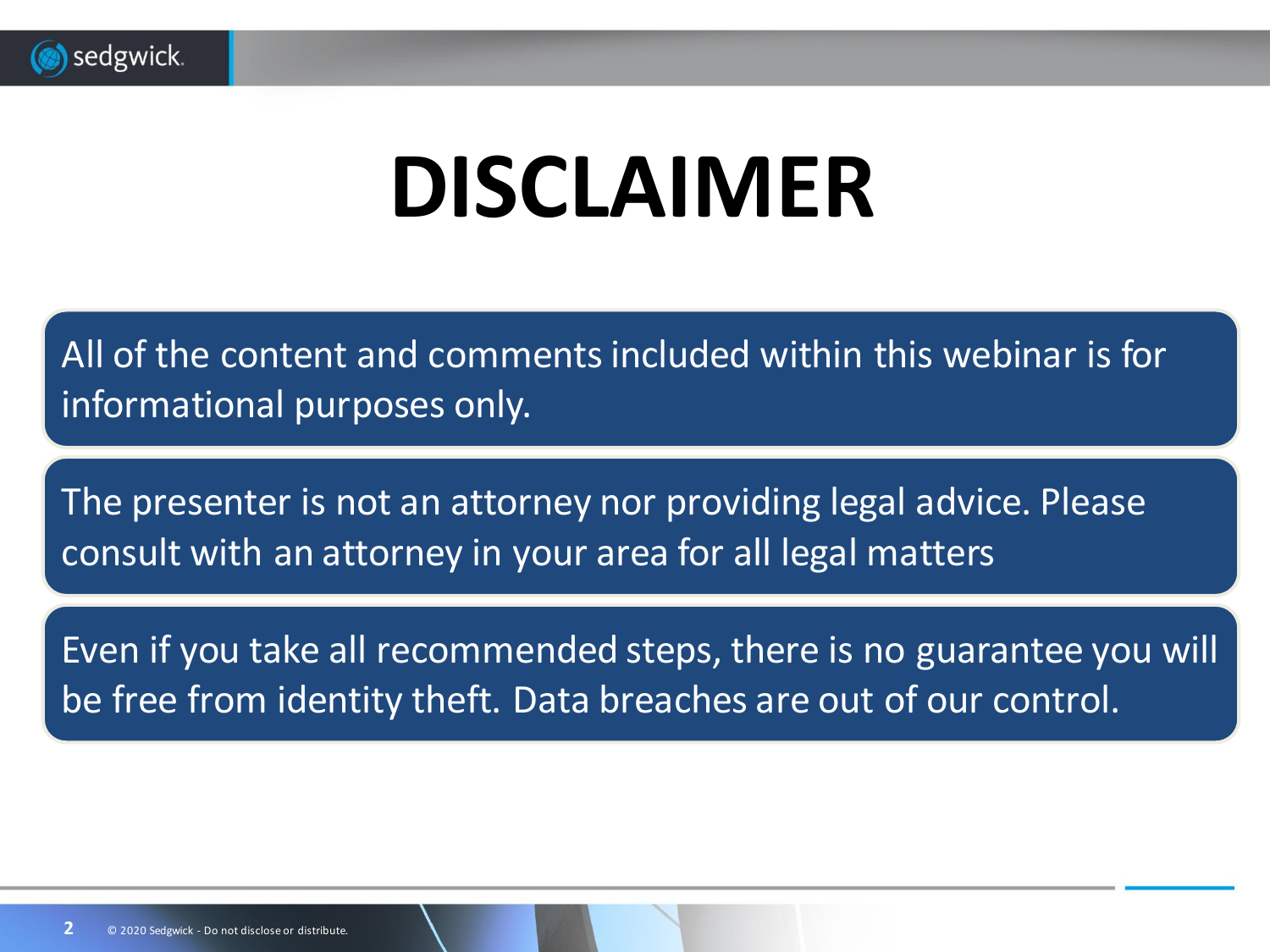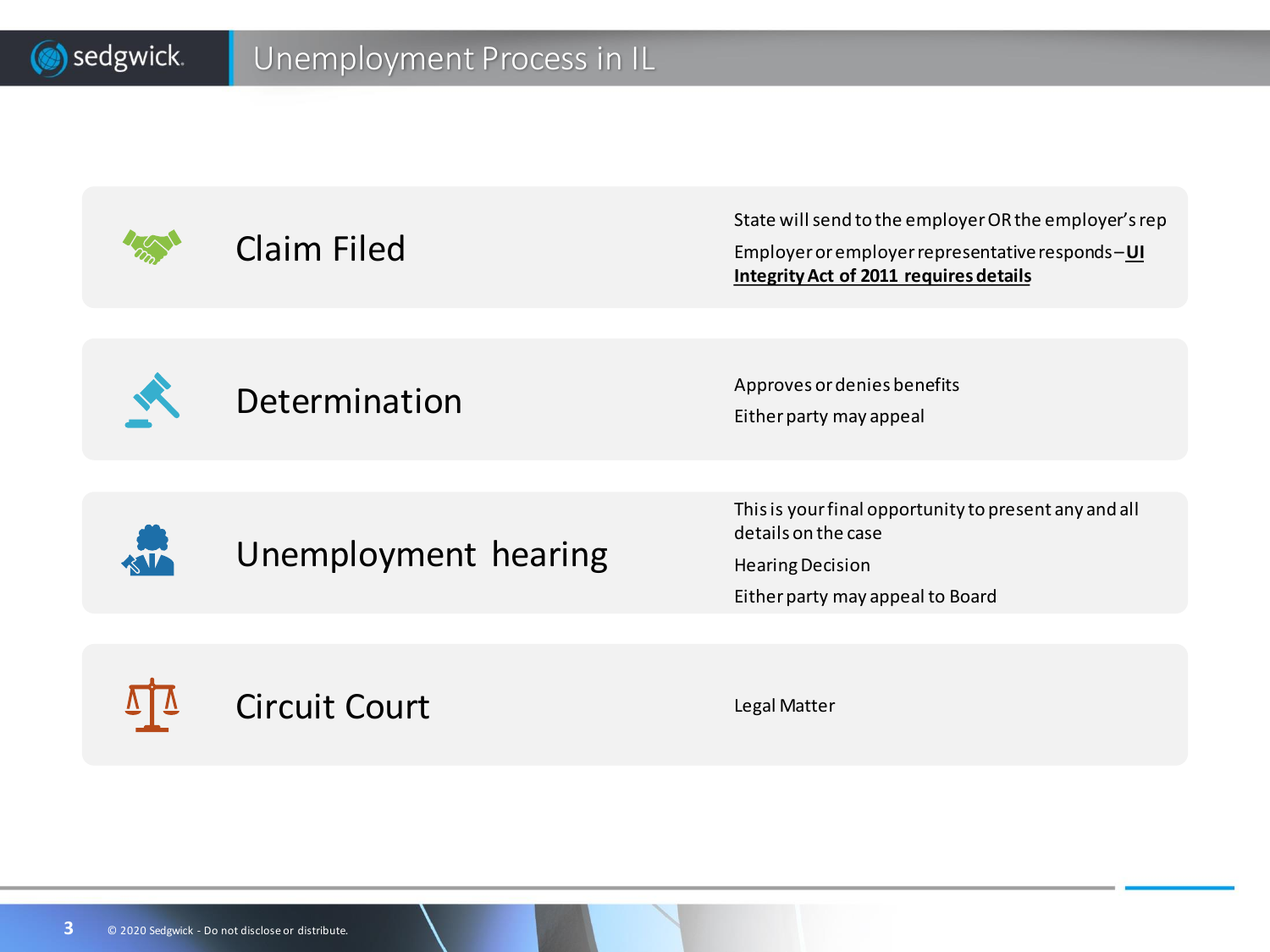### Establishing Eligibility for Unemployment



Be unemployed or working reduced hours



Minimum number of qualifying weeks **and/or hours**



Unemployed through no fault of the claimant



Claimant also maintains

Able to work Available to work Actively seeking work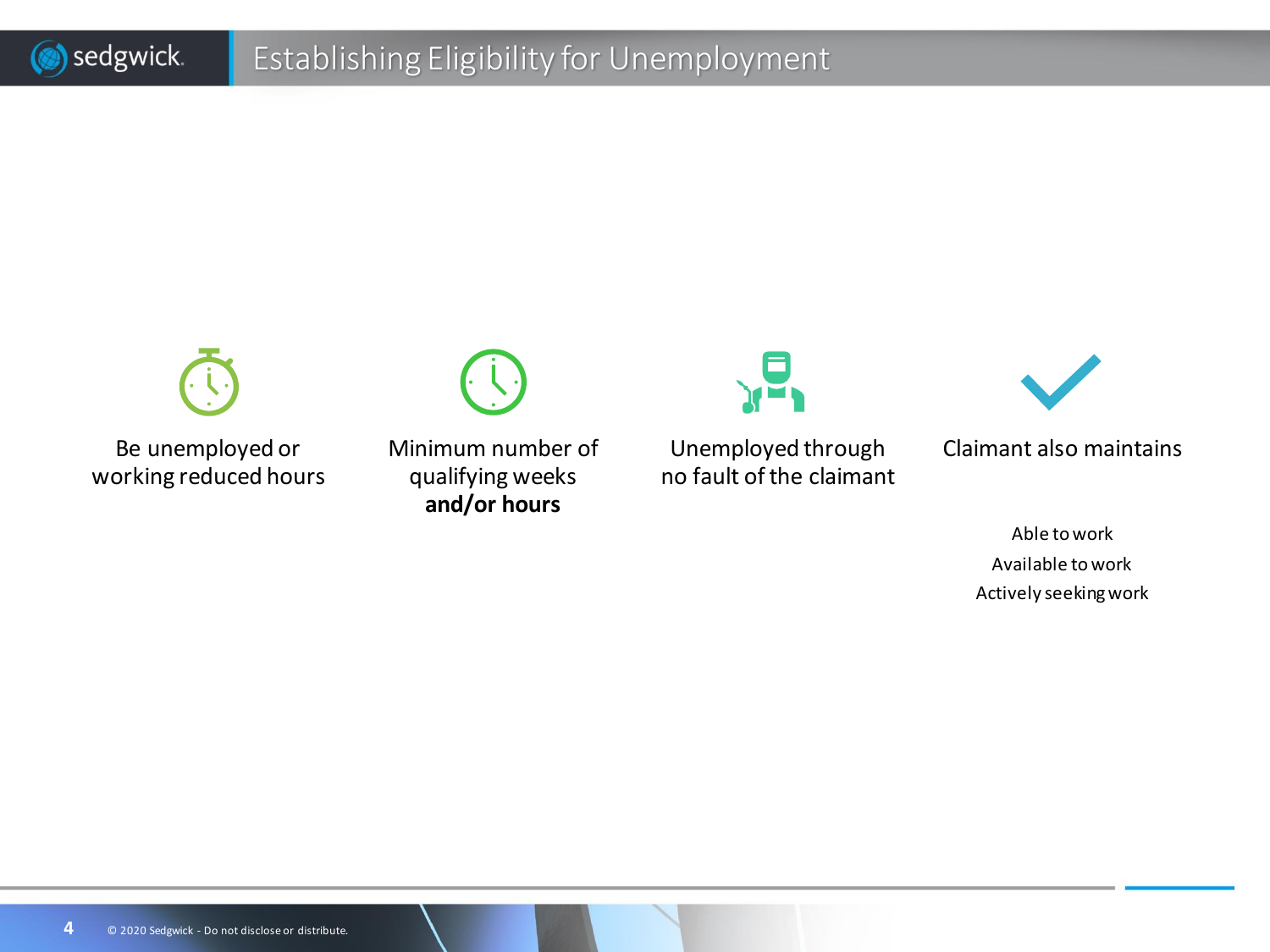- Unemployment Fraud is massive across the US
- Fraud vs. Imposter claims
- How it works:
	- Claim filed in your name
		- It means they have your Full SSN and Driver's License information
	- Payment sent to an account and routing number that is not associated with you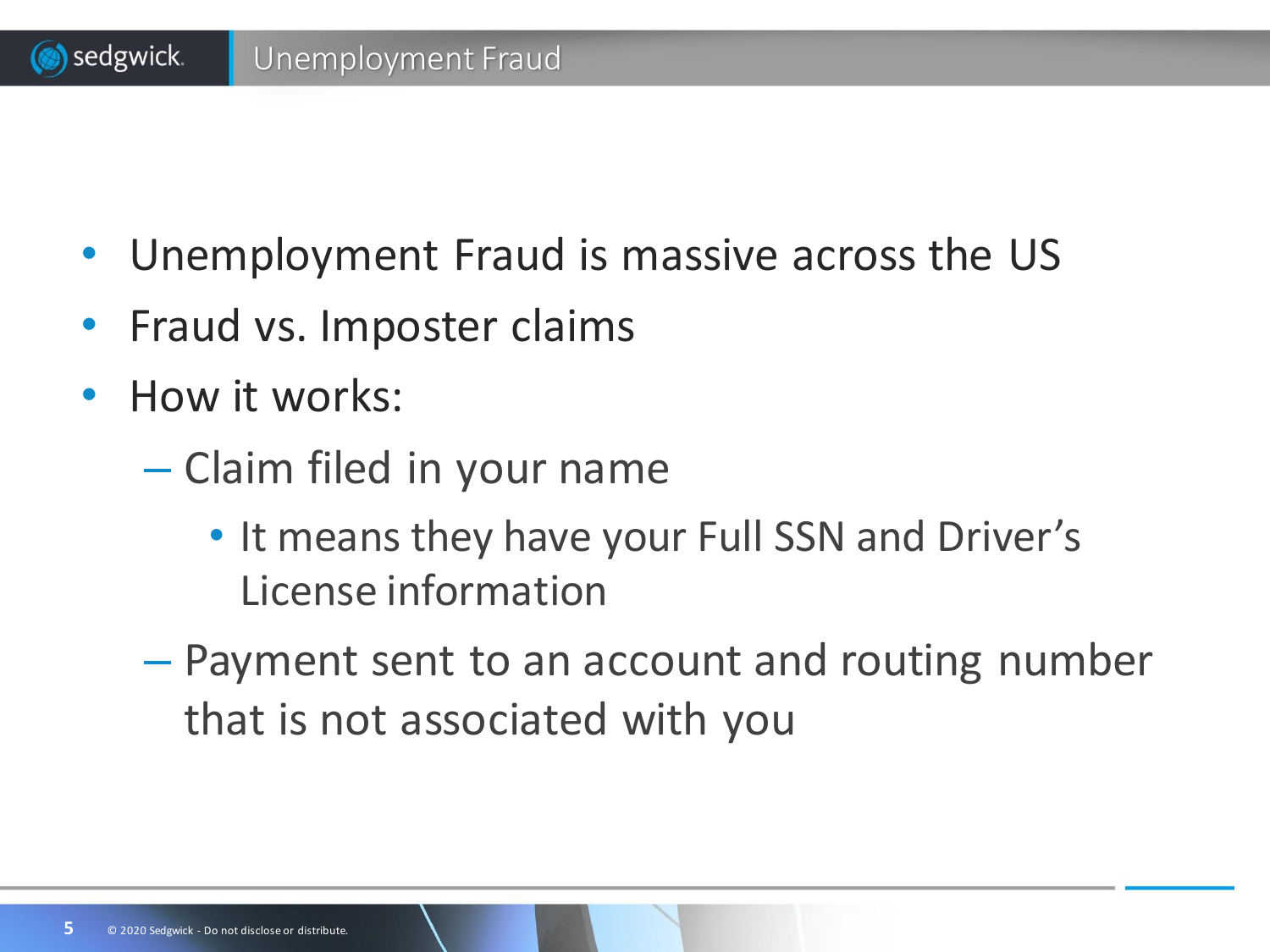• If your employer alerts you of the claim filed in your name OR if you receive documents in the mail that alert you that someone has filed a claim in your name

- If Cook County alerts you, **confirm you did not file**
- If found out from the mail, follow the next steps, and **send an email to Cook County to notify the IG**
- Go to the IDES website and read the most updated information and report the Identity Theft
	- https://www2.illinois.gov/ides/Pages/Reporting Unemployment Insurance\_Fraud.aspx
	- [https://www2.illinois.gov/ides/Pages/Contact-IDES\\_Form.aspx](https://www2.illinois.gov/ides/Pages/Contact-IDES_Form.aspx)
	- You can call instead to report the fraudulent activity, however it may take up to 4 weeks to get a call back - (800) 814-0513

What to do

sedgwick.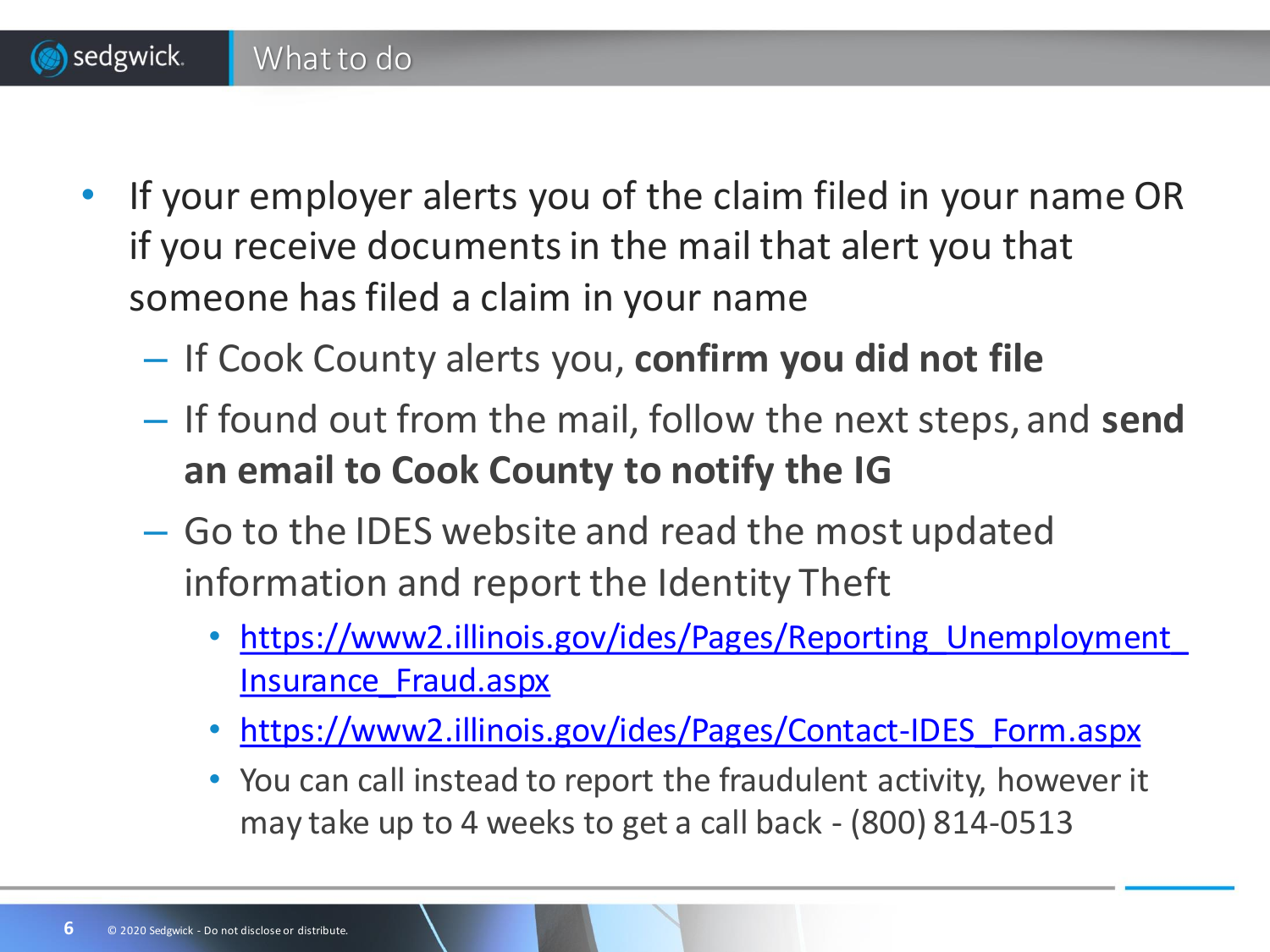#### (b) sedgwick. IDES Contact Form

|                                                                                                                                                                                         |                    |                                                                                                            |                     | Select One |              |
|-----------------------------------------------------------------------------------------------------------------------------------------------------------------------------------------|--------------------|------------------------------------------------------------------------------------------------------------|---------------------|------------|--------------|
| Individuals $\triangledown$                                                                                                                                                             | <b>Employers =</b> | <b>Workforce Partners v</b>                                                                                | Tools & Resources + |            | About IDES - |
| <b>IDES</b>                                                                                                                                                                             |                    |                                                                                                            |                     |            |              |
| <b>Contact IDES</b>                                                                                                                                                                     |                    |                                                                                                            |                     |            |              |
|                                                                                                                                                                                         |                    |                                                                                                            |                     |            |              |
| Writing to IDES - Individuals or Employers                                                                                                                                              |                    |                                                                                                            |                     |            |              |
| If you have a question, a problem to report, or would like to help us better understand how the website or our services may be improved,<br>please let us know by using the form below. |                    |                                                                                                            |                     |            |              |
| When your contact information is provided, particularly an email address and ZIP code, we respond as quickly as possible.<br>* indicates required field                                 |                    |                                                                                                            |                     |            |              |
| Why are you contacting IDES? *                                                                                                                                                          |                    | Report UI Fraud/Identity Theft                                                                             |                     |            |              |
| Are you submitting a:                                                                                                                                                                   |                    | Complaint                                                                                                  |                     |            |              |
| Comments<br>My employer has alerted me that a claim has been filed in my name                                                                                                           |                    |                                                                                                            |                     |            |              |
| <b>OR</b>                                                                                                                                                                               |                    |                                                                                                            |                     |            |              |
|                                                                                                                                                                                         |                    | I have received documentation in the mail that I filed a claim for Unemployment and I<br>have not done so. |                     |            |              |
| Name: $*$                                                                                                                                                                               |                    |                                                                                                            |                     |            |              |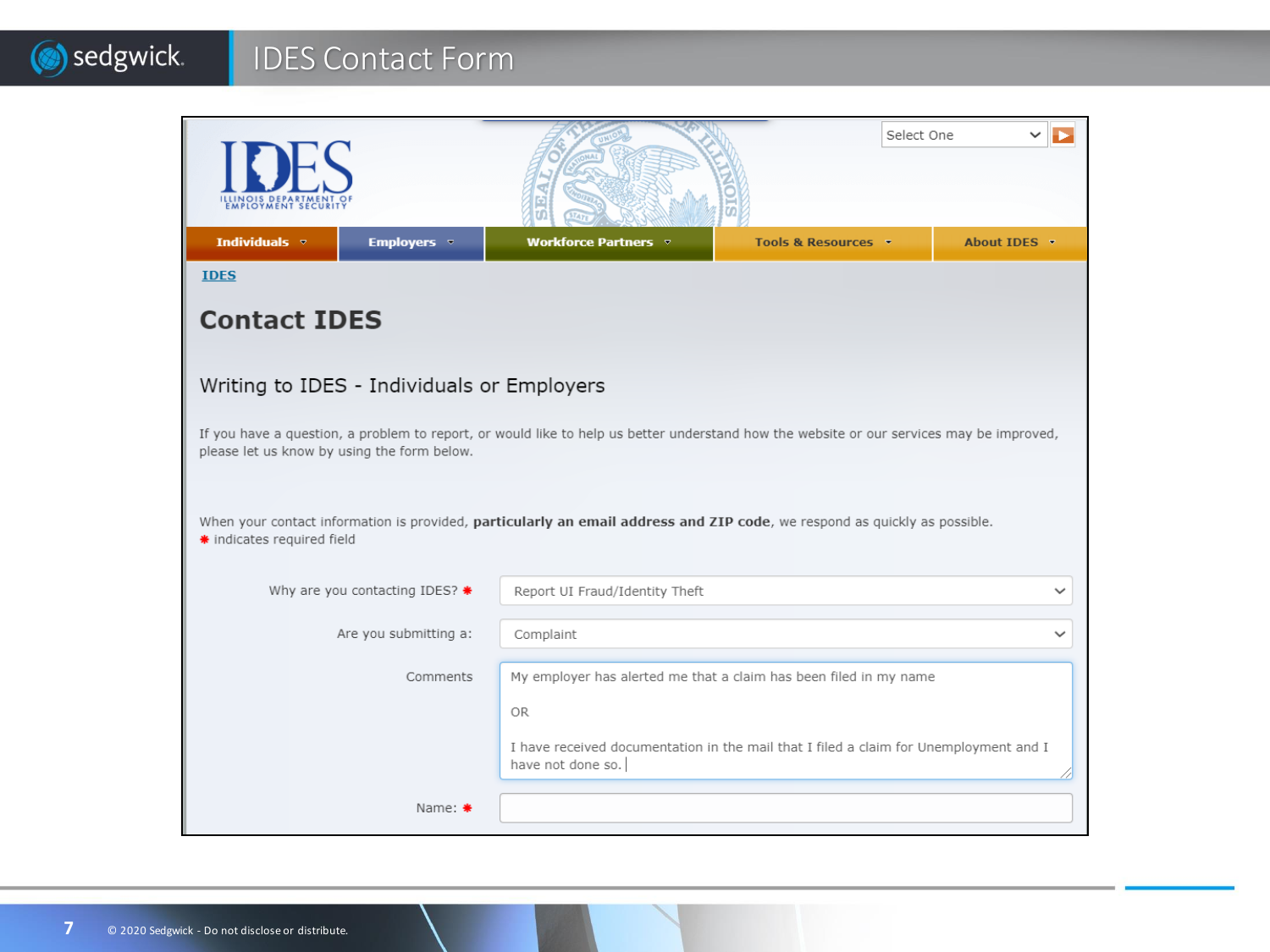

Get Started  $\rightarrow$ 

What to do

or browse recovery steps

sedgwick.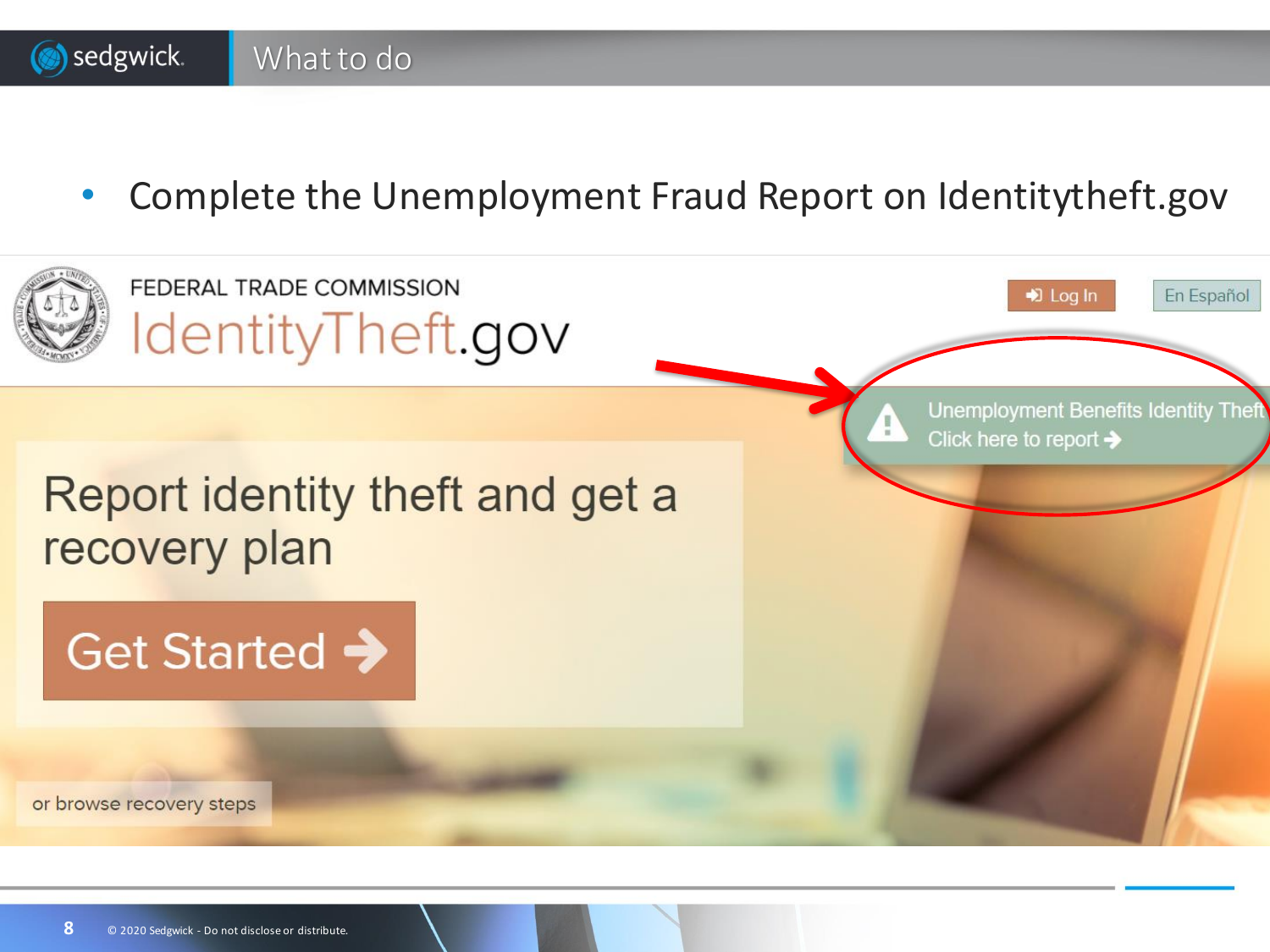### **Credit Reporting Agency Phone Numbers and Website Information:**

- Equifax [\(800\) 685-1111 or www.Equifax.com/personal/credit-report](http://www.equifax.com/personal/credit-report-services)services
- Experian (888) 397-3742 or [www.Experian.com/help](http://www.experian.com/help)
- TransUnion (888) 909-8872 or [www.TransUnion.com/credit-help](http://www.transunion.com/credit-help)
- Place a one-year fraud alert on your credit report

What to do

sedgwick.

- Place a seven-year extended fraud alert on your credit report
- Freeze your credit if you are not using it any time soon
- Get free copies of your credit report monthly until April 2021 at [www.annualcreditreport.com](https://www.annualcreditreport.com/index.action)
- <https://oig.ssa.gov/report> report SSN Fraud to Social Security Administration